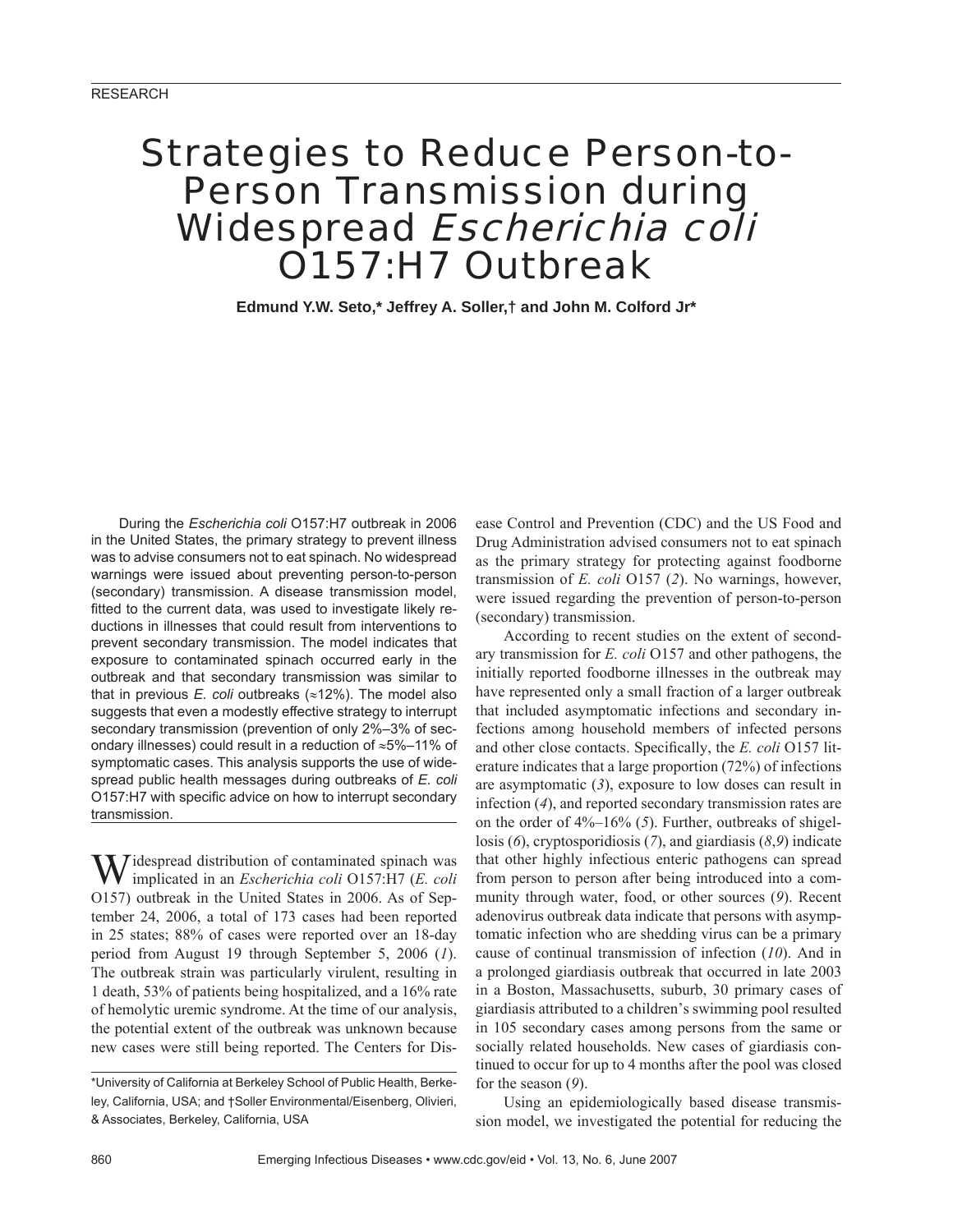number of symptomatic infections (cases) of *E. coli* O157 by using interventions designed to reduce secondary transmission during the course of the 2006 *E. coli* O157 outbreak in the United States. We assumed that a combination of possible intervention strategies to interrupt secondary transmission would have a range of possible levels of effectiveness. These strategies would include strongly recommending handwashing, avoiding contact with persons with diarrhea (of any cause), meticulously preparing food, and avoiding work or school when ill with any gastrointestinal sign or symptom. Initiation of these strategies was assumed to occur at the same time as CDC's first press release on the outbreak on September 14, 2006, 1 week later, and 2 weeks later. We assumed that these strategies would reduce the transmission of infection to healthy persons from persons with both symptomatic and asymptomatic infections.

### **Methods**

An existing epidemiologic model for disease transmission (*11*,*12*) was adapted to simulate the 2006 US *E. coli* O157 outbreak. The most recent data from CDC (*13*) were used, along with data from the published literature, to replicate the *E. coli* O157:H7 prevalence estimated by CDC in the United States and the reported outbreak conditions as of September 19, 2006 (*13*), and then to evaluate the potential effect of the timing and effectiveness of interventions on secondary infections.

Our modeling approach is consistent with a large base of literature that describes the use of dynamic population models in the study of epidemics (*14*–*16*) and environmental disease processes (*17*–*19*). Our model consists of 5 population-level epidemiologic states that account for persons who are susceptible (*S*), exposed (*E*), infected but asymptomatic carriers (*C*), diseased (*D*), and postinfection (*P*) (Figure 1).

There are 3 possible routes of exposure that move persons from the susceptible (*S*) to the exposed (*E*) state. These include environment-to-person infection (*βep*), person-toperson infection  $(\beta_{pp})$ , and infection through consumption of contaminated spinach (*βspinach*). We assume that all infections take some time to manifest signs or symptoms (the incubation period). During this incubation period, persons are in the exposed state. Once sufficient time has passed for infections to become clinically apparent, persons are either carriers (in state *C*) or diseased (*D*). A proportion of the exposed persons move to the carrier state, *C,* at a rate inversely related to the duration of incubation (*20*,*21*). Symptoms develop in the remaining proportion of the exposed population that becomes infected, and these persons move to the diseased state, *D* (*3*). From both the asymptomatic and diseased states, *C* and *D*, persons recover and move to state *P* at a rate inversely proportional to the duration of infection (*22*–*24*). Finally, persons in state *P* become



Figure 1. Conceptual model for disease transmission. Solid lines represent movement of persons between epidemiologic states; dotted lines represent routes of exposure.

susceptible again, moving to a susceptible state, *S,* at a rate inversely proportional to the duration of immunity.

The model was first calibrated to CDC's estimate of 73,480 annual US cases (*25*) and to reported rates of secondary transmission (*5*,*9*). With the model calibrated to transmission levels for endemic *E. coli* O157, we modeled the additional contribution of cases attributable to the outbreak. We assumed that exposure to contaminated spinach began on August 19, approximately when cases were first identified, and allowed the rate of transmission,  $(\beta_{\text{spinach}})$ , and the number of days of exposure to vary to fit the reported outbreak incidence of 131 cases from August 1 through September 19 with 122 of these cases (93%) occurring from August 19 through September 5 (*13*). The mathematical details of the model and its calibration are described in the online Appendix (available from www.cdc.gov/EID/ content/13/6/860-app.htm).

The effect of the timing of interventions on personto-person transmission with various levels of effectiveness was then evaluated. Three timings for the intervention were considered. The first was assumed to be initiated when CDC issued its first press release on the outbreak on September 14, 2006; the second and third timings were 1 and 2 weeks later, respectively. The interventions were assumed to reduce secondary transmission by 1%–25%. The number of averted cases was computed by comparing the number of cases with and without the intervention.

We also considered a range of possible levels of secondary transmission on the basis of prior reports that person-to-person transmission is responsible for 12% (*5*) and 75% (*9*) of the cases in a community during an outbreak from a highly infectious and transmissible pathogen. Intermediate values of secondary transmission, 25% and 50%, were also considered. Confidence intervals (CIs) for the number of averted cases due to the interventions were computed from 500 Monte Carlo simulations for the various secondary transmission rates. For each Monte Carlo simulation, we randomly sampled parameter values from the uncertainty ranges specified in the Table. Model simulations were implemented in Mathcad 13.0 (*26*).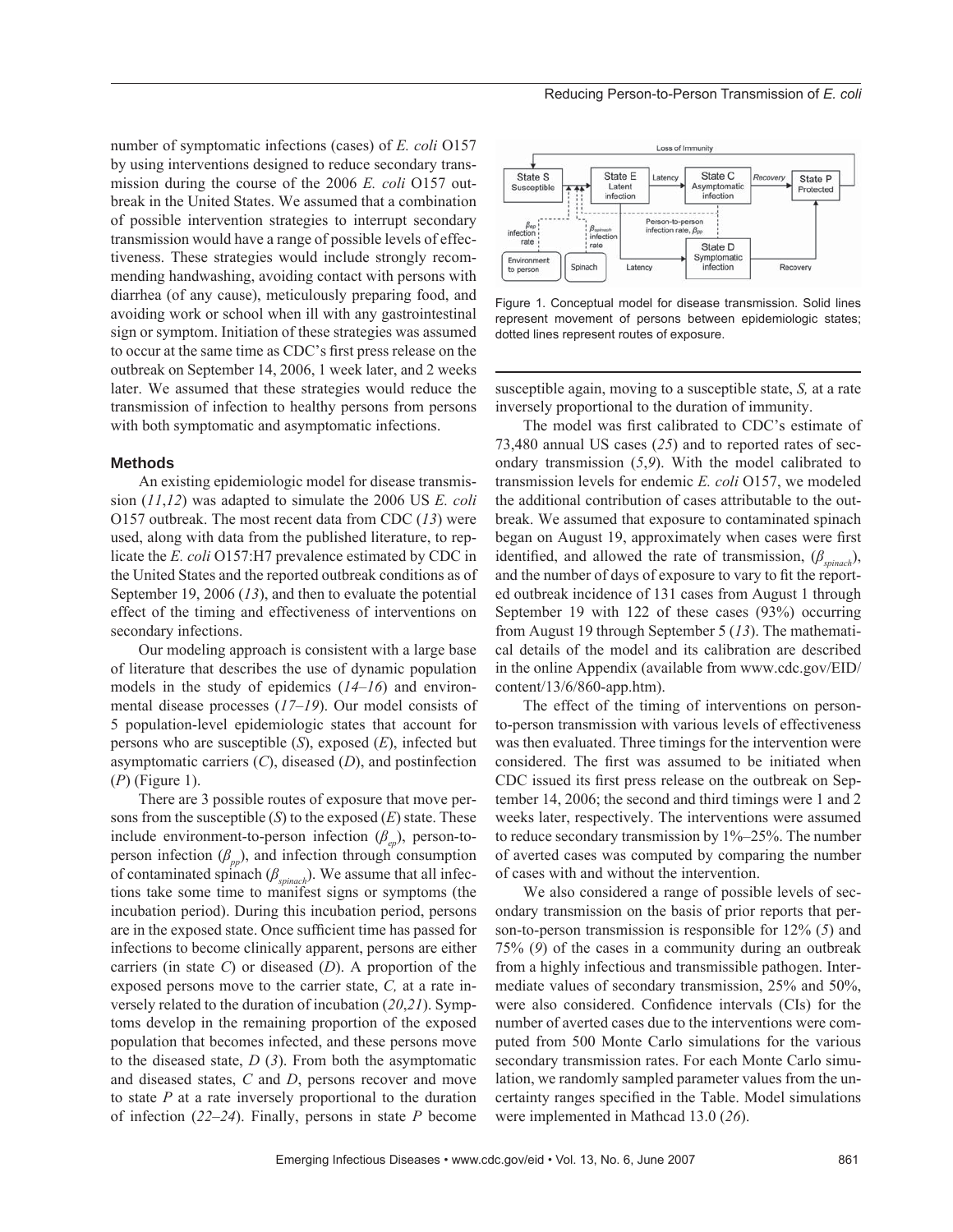# **RESEARCH**

Table. Disease transmission model parameter values

| Description                                                                       | Model parameter     | Values used for base analysis (range*) |
|-----------------------------------------------------------------------------------|---------------------|----------------------------------------|
| Mean duration of incubation+                                                      |                     | $5 d (2 - 8 d)$                        |
| Probability of symptomatic response                                               | $P_{sym}$           | 0.28                                   |
| Mean duration of infection*                                                       | $\sigma$ , $\delta$ | 16 d (4-29 d)                          |
| Mean duration of protection from infection*                                       |                     | 56 d (35-77 d)                         |
| Hypergeometric dose response relation                                             | $\alpha, \beta$     | 0.08, 1.44                             |
| Nonoutbreak annual disease incidence in United States                             |                     | 73.480 cases                           |
| Population                                                                        | N                   | 275 million persons                    |
| Proportion of cases due to person-to-person transmission                          | k                   | $0.12 - 0.75$                          |
| Timing of interventions                                                           |                     | 0, 1, and 2 weeks after press release  |
| Effectiveness of Interventions                                                    | R(t)                | $1\% - 25\%$                           |
| *Range used for uncertainty analysis.                                             |                     |                                        |
| This the set is used as a rate in the model (i.e., units of days <sup>-1</sup> ). |                     |                                        |

#### **Results**

To replicate the relatively large percentage (122 [93%]) of the 131 cases reported from August 19 through September 5, 2006, we assumed that exposure to contaminated spinach likely occurred comparatively early in the outbreak. Fitting the model to the case data was only possible when foodborne exposure occurred before August 22. This date is considerably earlier than CDC's initial press announcement (*27*), which was released 23 days later. If substantial foodborne transmission occurred after August 22, secondary infections would have greatly extended the outbreak period. Moreover, 4 days of exposure was sufficient to result in the outbreak, which suggests that exposures were largely limited to the earliest days of the outbreak. Generally, there was also a narrow window in which the outbreak could have started. For instance, we could also fit the calibration data if we assumed the outbreak started a day earlier, on August 18, with 1–4 days of ensuing exposure.

We were able to replicate the reported case data with our model under the assumption of 12% secondary infections. However, we could not replicate the case data under the assumption of 50% and 75% secondary infections. For both the 50% and 75% secondary infection assumptions, with a very short period of exposure, it was possible to fit 122 new cases of illness between August 19 and September 5; however, simulations of the model resulted in more secondary infections than suggested by the case data. Under the assumption of  $25%$  secondary infections, the model fit the case data well, with only 5 more new infections after September 5 than reported. This result suggests that either secondary transmission was not as high as 50%–75% for this outbreak or the percentage of cases after September 5 was underreported.

Simulated interventions for person-to-person transmission decreased the number of ill persons, with greater reductions for higher levels of secondary transmission (Figure 2). With higher levels of secondary transmission (Figure 2B), the timing of interventions has a greater effect on the number of averted cases. However, with greater

secondary transmission, the outbreak period is extended, which allows more time to organize a campaign against person-to-person transmission and a greater opportunity to reduce secondary hospitalizations and deaths.

Considering the number of cases that could be averted by an intervention such as a campaign to encourage handwashing and isolation of persons with diarrhea under a varying range of effectiveness (Figure 3), we found that such programs can be inefficient and still substantially reduce secondary transmission. Even if a campaign were initiated relatively late in the outbreak (day 51), the number of cases would be reduced. The reduction increases exponentially with increasing levels of secondary transmission (Figure 3). Specifically, with  $12\%$  secondary transmission, ≈6 (5%) of cases are averted. Averted cases increase to 16 (11%) and 61 (29%) with 25% and 50% secondary transmission, respectively. With 75% secondary transmission, a much larger number of illnesses can be averted  $\approx 225$ [57%]). The 95% CIs for the 12% secondary transmission rate scenario were 0.2–19 cases averted (0%–14% of total illnesses); for the 25% secondary transmission rate scenario, CI were 0.5–59 cases averted (0%–38% of total cases).

## **Discussion**

The first mathematical models to analyze the spread and control of infectious diseases were developed in the early 20th century in attempts to understand measles (*28*) and malaria (29). This field grew exponentially in the middle of the 20th century. A tremendous variety of models have now been formulated, mathematically analyzed, and applied to infectious diseases (*16*). Mathematical models of disease transmission have become important tools that have led to understanding the transmission characteristics of infectious diseases in communities and better approaches to decreasing the transmission of these diseases (*16*,*30*). We applied such a model to the 2006 spinach-associated *E. coli* O175 outbreak to analyze data as they were still being collected to evaluate the effectiveness of strategies that might reduce person-to-person transmission of infection. The model as constructed allows for investigation across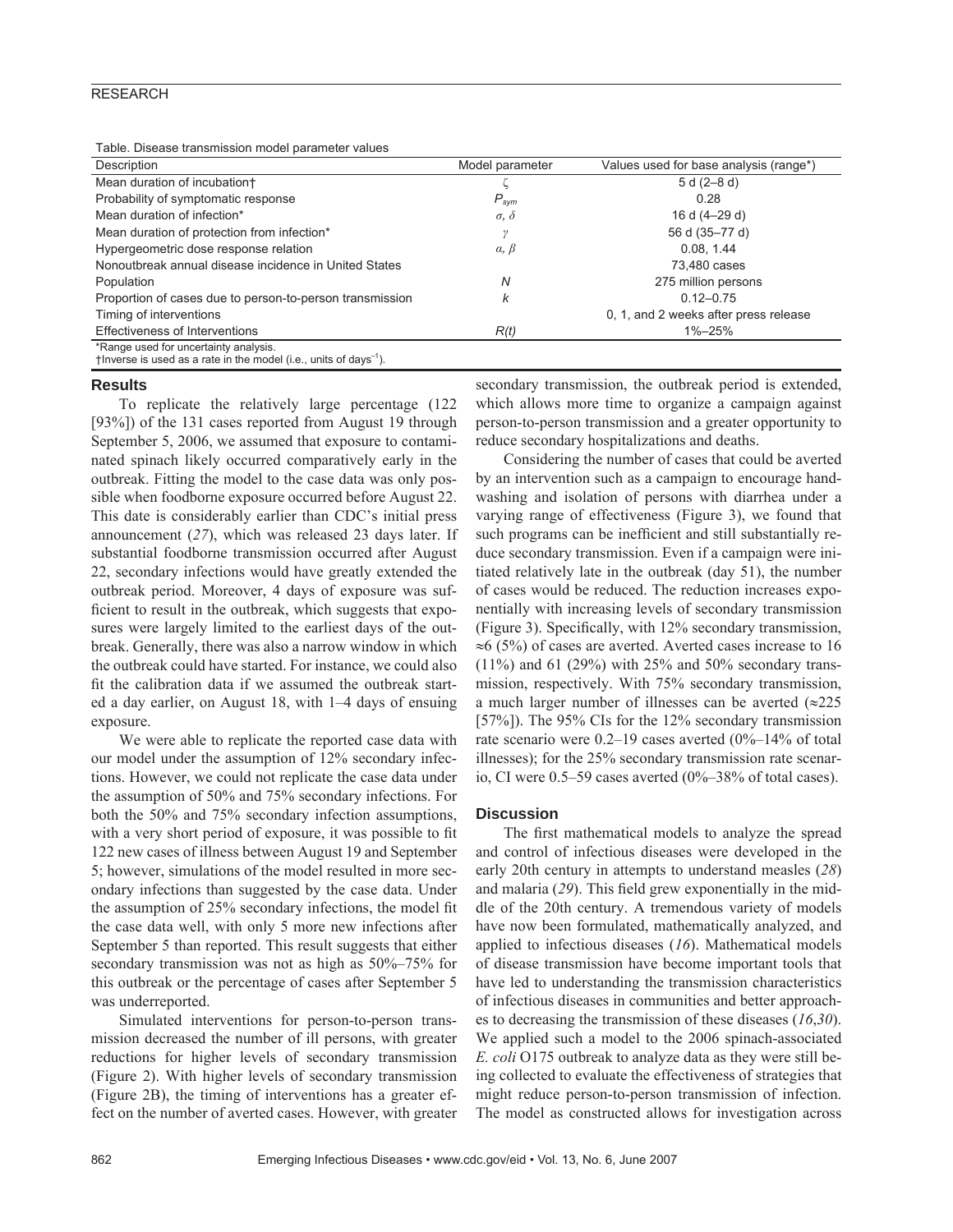

Figure 2. Number of ill persons over time, calibrated to the outbreak case data (131 cases from August 2 to September 19, 2006, with 93% of illnesses from August 19 to September 5, 2006) and to the timing of a person-to-person intervention program under the assumptions of 12% (A) and 75% (B) secondary transmission.

the full range of possible values for all relevant variables, including the rate of secondary transmission and the effectiveness of intervention strategies.

Public health messages about the importance of disease prevention methods (such as frequent handwashing, covering one's mouth when coughing or sneezing, and staying at home when ill) to prevent secondary transmission of infection routinely are conveyed during influenza outbreaks (*31*). Although the prevention of secondary transmission is a specific goal of hospital guidelines for the care of patients with diarrhea, such advice was not a focus of the public health messages disseminated for the 2006 *E. coli* O157 outbreak. We hypothesized that the interruption of secondary transmission might have had a useful role as an additional tool in managing this outbreak. A mathematical model that replicated the published data available as of September 19, 2006, was created. This model was used to

examine the effect that various levels of effective interruption of secondary transmission would have on the course of the outbreak.

The model results suggested 2 findings. First, exposure to contaminated spinach apparently occurred early in the outbreak and was likely at low levels after that. Second, this *E. coli* outbreak appears to be more similar to previous *E. coli* outbreaks than to a large-scale 2003 giardiasis outbreak (*8,9*), in terms of person-to-person contribution to the overall outbreak-attributable incidence of infection. Despite wide confidence bounds on our estimates, our findings suggest that even a modestly effective strategy to interrupt secondary transmission (resulting in prevention of 2%–3% of secondary cases) could have resulted in a median reduction of  $\approx 5\% - 11\%$  of infected and symptomatic persons. Not all secondary infections are averted by the interventions because they are assumed to be initiated relatively late and because they are not completely effective. The number of averted cases, however, increases exponentially with increasing rates of secondary transmission, and the results suggest that these programs would have substantial benefits even if they are implemented relatively late in an outbreak.

## **Limitations**

Several simplifying assumptions were needed to conduct the analysis. These assumptions relate to the form of the disease transmission model, interpretation of the available outbreak data, and treatment of the variability and uncertainty in the data used to inform the model.

With respect to the selected disease transmission model, a variety of model forms can be used to characterize infectious disease transmission and to evaluate the potential for effective interventions. Particular characteristics of each model form capture different aspects of the disease transmission system (*32*). In this analysis, the salient assumption was that the epidemiologic status of the population could be approximated reasonably well with the relatively simple structure of the disease transmission model. Other model structures also might yield additional or alternative insights. For example, if "super-spread" events are important determinants in characterizing the magnitude of disease transmission (*30*) during outbreaks such as this one, stochastic dynamic modeling may be necessary.

Another limitation of our study is the lack of data on efficacy of person-to-person reduction strategies specific for *E. coli* transmission. The person-to-person transmission rate and reduction due to handwashing were assumed to be the same for both symptomatic and asymptomatic persons, and the effect on the course of the epidemic (specifically, the number of cases averted) of these strategies was examined for a wide range of possible levels of effectiveness. Symptomatic and asymptomatic persons were assumed to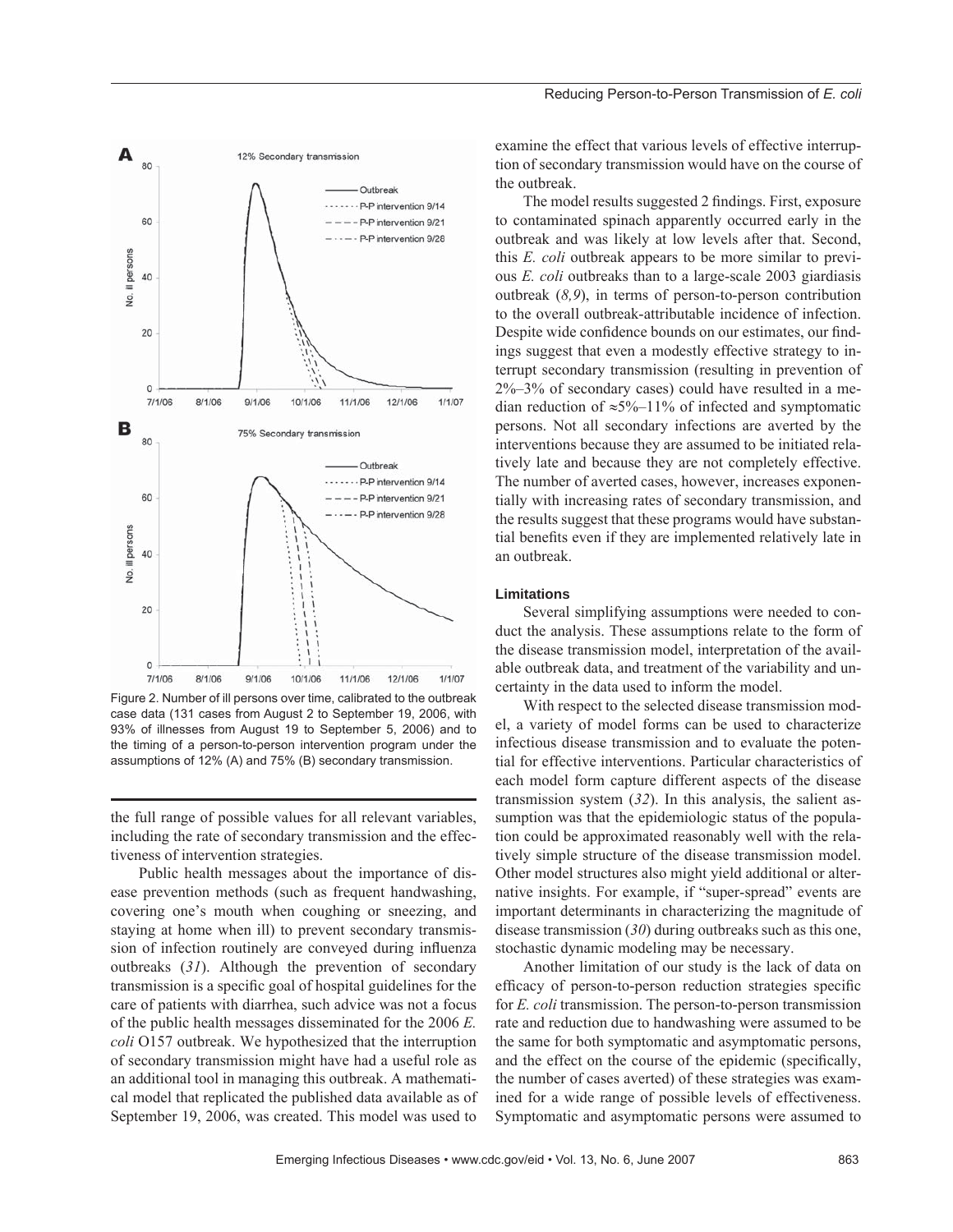# **RESEARCH**



Figure 3. Number of illnesses averted because of a person-toperson transmission intervention for varying rates of secondary transmission and levels of intervention effectiveness. The intervention campaign is assumed to start 1 week after the press release, September 21, 2006 (day 51 of the outbreak).

transmit *E. coli* O:157 to susceptible persons in the same manner, since we have no data to suggest otherwise. It is possible that symptomatic-to-susceptible transmission may be greater than asymptomatic-to-susceptible transmission and that interventions may be more effective among persons with symptoms. Increasing the rate of symptomaticto-susceptible transmission by 8% over the asymptomatic-to-susceptible rate indeed results in a small increase in averted cases. If new data on the differences between person-to-person transmission rates and/or person-to-person reduction efficacies become available, the parameterization of the model could be improved.

As noted previously, detailed information describing the timing of exposures to *E. coli* O157 through contaminated spinach and subsequent outbreak cases was not yet available at the time of our analysis. Thus, the model is limited by the precision and completeness of the case-reporting data. The model can be updated easily when additional data become publicly available. Despite these limitations, available data were sufficient to suggest that foodborne transmission was terminated early in the outbreak and that interventions to reduce secondary transmission could be very effective.

Finally, in the interest of producing timely results that might influence the control of the outbreak, median parameter values were used to calibrate exposure to the observed case data. Holding these exposures constant, Monte Carlo simulations were subsequently used to explore the variance and uncertainty in the estimates of averted cases. This resulted in large confidence bounds. When more complete case data become available, the data may reduce the uncertainty not only in the timing of the exposure but also in the values of the remaining parameters and the estimate of averted cases. In the past, we have explored such calibrations with Monte Carlo methods (*11*,*33*–*35*).

## **Public Health Implications**

Public health strategies for preventing secondary transmission could include public media campaigns reminding the population of the importance of handwashing, avoiding contact with feces, minimizing nonessential contact with persons with diarrhea, meticulous care when preparing and consuming food, and staying at home from work or school when having any diarrhea during the outbreak period. Any of these strategies could be targeted to communities in which any cases of *E. coli* O:157 had been reported and scaled to regional or national audiences when appropriate. Messages for all of these strategies can be delivered inexpensively to large or targeted populations through a variety of media (television, radio, print, Internet). That public health officials already have the ability to launch rapid and successful infection control messages to the public was demonstrated during the outbreak of severe acute respiratory syndrome (*36*). In the future, public health officials might even rapidly deliver urgent health messages to a large population in a city or region through voluntary preregistration of email addresses as part of an emergency alert network that includes the media and public health officials. At the first appearance of evidence of an *E. coli* O157 outbreak, a message with clear instructions could be distributed to thousands or tens of thousands people at risk locally, regionally, or nationally, and to specific subgroups at high risk, such as the young, the elderly, or the immunocompromised.

We did not formally estimate in our model the economic tradeoffs between a public health campaign to reduce secondary transmission compared with the costs of hospitalizations and medical care for persons with this disease. However, because the hospitalization costs of a single *E. coli* O157 case complicated by death from hemolytic uremic syndrome are estimated to be as high as US \$6.2 million per case, we believe that such a campaign would be highly cost-effective (*37*). Given the potential public health benefits to be gained by these actions, and the low costs associated with their implementation, these strategies also may be relevant for outbreaks from other highly infectious pathogenic microorganisms.

The individual effects of these intervention strategies when used alone or in combination to interrupt secondary transmission were not modeled. Rather, we assumed that a combination of strategies would be used and would have some combined benefit. We intentionally examined the possible benefits across a wide range of possible levels of effectiveness. As expected, higher levels of effectiveness resulted in greater impact on the outbreak. However, even fairly low levels of intervention effectiveness (such as 2%– 3% interruption in secondary transmission) led to reductions (5%–11%) in the number of cases attributable to the outbreak. Further study is needed to select the individual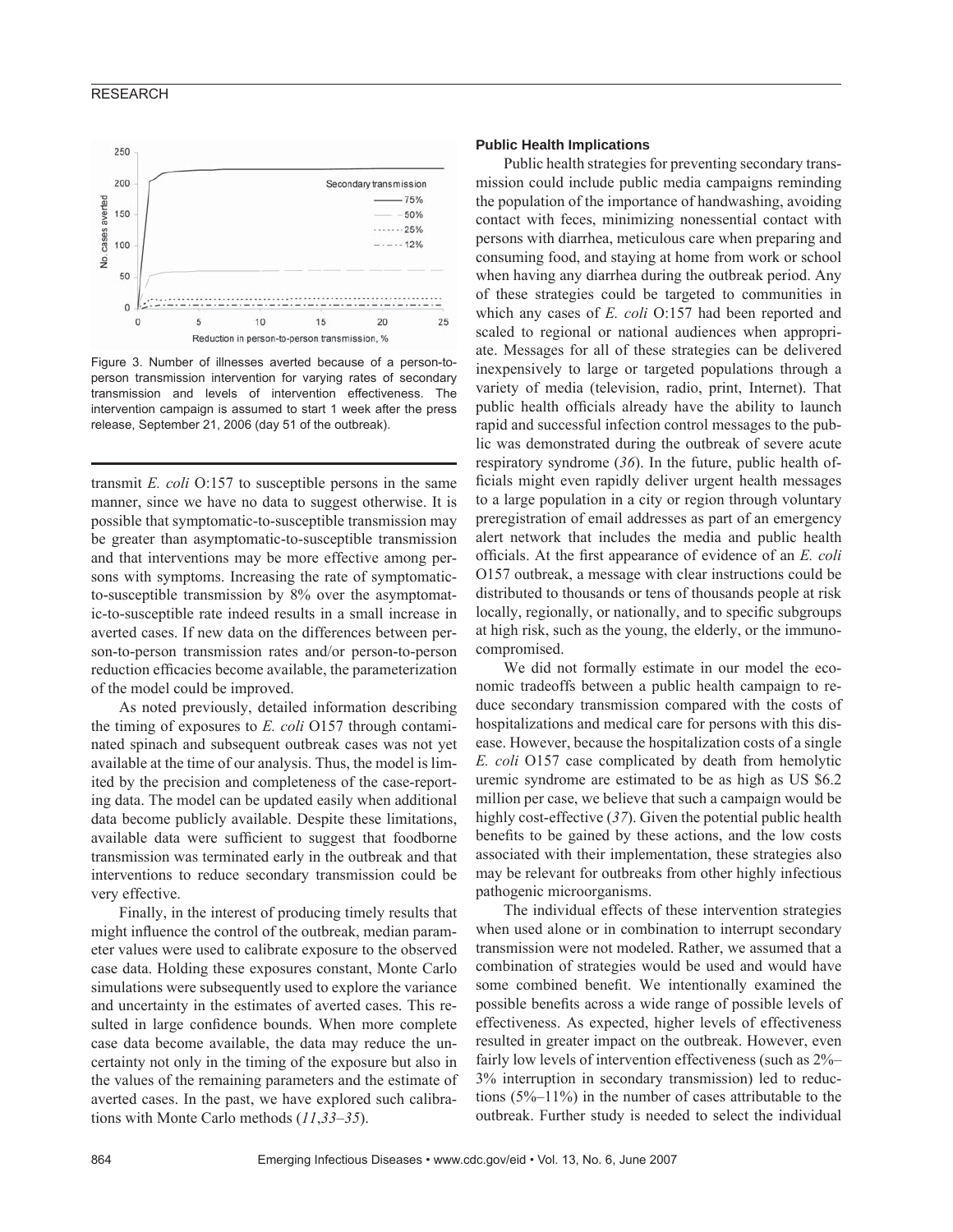secondary control strategies to use if limiting the number of specific prevention strategies is necessary.

## **Implications for Future Outbreaks**

Public health officials have the necessary authority to issue and widely distribute guidelines for preventing secondary transmission. Some readers might question whether our results are a sufficient demonstration to justify a largescale campaign by public health officials to prevent secondary transmission. If additional proof were demanded, various study designs could be used to evaluate the effectiveness of media campaigns to help to control outbreaks. As 1 example, a relatively simple ecologic study could correlate incidence rates with local press coverage in different communities. A more definitive design, however, would be a randomized, controlled trial. Such a trial might, for example, randomize 50% of the affected areas to a "mediablitz" that explained the importance of handwashing, stool precautions, and other measures including those discussed above; the other communities would receive the public health messages currently delivered during outbreaks. The rapidity with which the outbreak is terminated would be the principal outcome of interest. However, obtaining approval to run such an experiment may be difficult because such a trial would only be ethically justified if the investigators could convince a review panel that sufficient uncertainty about the effectiveness of the intervention exists.

#### **Conclusion**

Our analysis of the 2006 *E. coli* O157 outbreak due to contaminated spinach in the United States supports the assertion that health officials should consider rapidly delivering widespread public health messages with specific advice on how to interrupt secondary transmission of *E. coli* O157. The results suggest that such an intervention, even if only modestly successful, could meaningfully reduce the number of cases.

#### **Acknowledgment**

We thank George Tchobanoglous for his critical review of the article.

Dr Seto is a research scientist in the Department of Environmental Health Sciences in the School of Public Health at the University of California, Berkeley. His primary research interests are infectious disease epidemiology, spatial analysis, and mathematical modeling.

## **References**

 1. Centers for Disease Control and Prevention. Update on multi-state outbreak of *E. coli* O157:H7 infections from fresh spinach, September 24, 2006. [cited 2006 Oct 2]. Available from http://www.cdc. gov/ecoli/2006/september/updates/092406.htm

- 2. Centers for Disease Control and Prevention. CDC advice for consumers on the multistate outbreak of *E. coli* from fresh spinach. 2006. [cited 2006 Oct 17]. Available from http://www.cdc.gov/ ecoli/2006/september/consumeradvice.htm
- 3. Ludwig K, Sarkim V, Bitzan M, Karmali MA, Bobrowski C, Ruder H, et al. Shiga toxin-producing *Escherichia coli* infection and antibodies against Stx2 and Stx1 in household contacts of children with enteropathic hemolytic-uremic syndrome. J Clin Microbiol. 2002;40:1773–82.
- 4. Teunis P, Takumi K, Shinagawa K. Dose response for infection by *Escherichia coli* O157:H7 from outbreak data. Risk Anal. 2004;24:401–7.
- 5. Parry SM, Salmon RL. Sporadic STEC O157 infection: secondary household transmission in Wales. Emerg Infect Dis. 1998;4:657–61.
- 6. Mohle-Boetani JC, Stapleton M, Finger R, Bean NH, Poundstone J, Blake PA, et al. Communitywide shigellosis: control of an outbreak and risk factors in child day-care centers. Am J Public Health. 1995;85:812–6.
- 7. Fox LM, Ocfemia MC, Hunt DC, Blackburn BG, Neises D, Kent WK, et al. Emergency survey methods in acute cryptosporidiosis outbreak. Emerg Infect Dis. 2005;11:729–31.
- 8. Bell BP, Goldoft M, Griffin PM, Davis MA, Gordon DC, Tarr PI, et al. A multistate outbreak of *Escherichia coli* O157:H7-associated bloody diarrhea and hemolytic uremic syndrome from hamburgers. The Washington experience. JAMA. 1994;272:1349–53.
- 9. Katz DE, Heisey-Grove D, Beach M, Dicker RC, Matyas BT. Prolonged outbreak of giardiasis with two modes of transmission. Epidemiol Infect. 2006;134:935–41.
- 10. Russell KL, Broderick MP, Franklin SE, Blyn LB, Freed NE, Moradi E, et al. Transmission dynamics and prospective environmental sampling of adenovirus in a military recruit setting. J Infect Dis. 2006;194:877–85.
- 11. Eisenberg JN, Seto EYW, Olivieri AW, Spear RC. Quantifying water pathogen risk in an epidemiological framework. Risk Anal. 1996;16:549–63.
- 12. Soller JA, Eisenberg J, DeGeorge J, Cooper R, Tchobanoglous G, Olivieri A. A public health evaluation of recreational water impairment. J Water Health. 2006;4:1–19.
- 13. Centers for Disease Control and Prevention. Update on multi-state outbreak of *E. coli* O157:H7 infections from fresh spinach, September 19, 2006. [cited 2006 Sep 21]. Available from http://www.cdc. gov/ecoli/2006/september/updates/091906.htm
- 14. Anderson RM, May R. Infectious diseases of humans: dynamics and control. New York: Oxford University Press; 1991.
- 15. Hethcote H. Qualitative analyses of communicable disease models. Math Biosci. 1976;28:335–56.
- 16. Hethcote HW. The mathematics of infectious diseases. Siam Review. 2000;42:599–653. Available from http://epubs.siam.org/SIREV/ sirev\_toc.html
- 17. Koopman J. Modeling infection transmission. Annu Rev Public Health. 2004;25:303–26.
- 18. Koopman JS, Jacquez G, Chick SE. New data and tools for integrating discrete and continuous population modeling strategies. Ann N Y Acad Sci. 2001;954:268–94.
- 19. Koopman JS, Longini IM, Jacquez JA, Simon CP. Assessing risk factors for transmission of infection. Am J Epidemiol. 1991;133:1199–209.
- 20. Boyce TG, Swerdlow DL, Griffin PM. *Escherichia coli* O157:H7 and the hemolytic-uremic syndrome. N Engl J Med. 1995;333:364–8.
- 21. Nataro JP, Kaper JB. Diarrheagenic *Escherichia coli.* Clin Microbiol Rev. 1998;11:142–201.
- 22. Belongia EA, Osterholm MT, Soler JT, Ammend DA, Braun JE, Mac-Donald KL. Transmission of *Escherichia coli* O157:H7 infection in Minnesota child day-care facilities. JAMA. 1993;269:883–8.
- 23. Shah S, Hoffman R, Shillam P, Wilson B. Prolonged fecal shedding of *Escherichia coli* O157:H7 during an outbreak at a day care center. Clin Infect Dis. 1996;23:835–6.